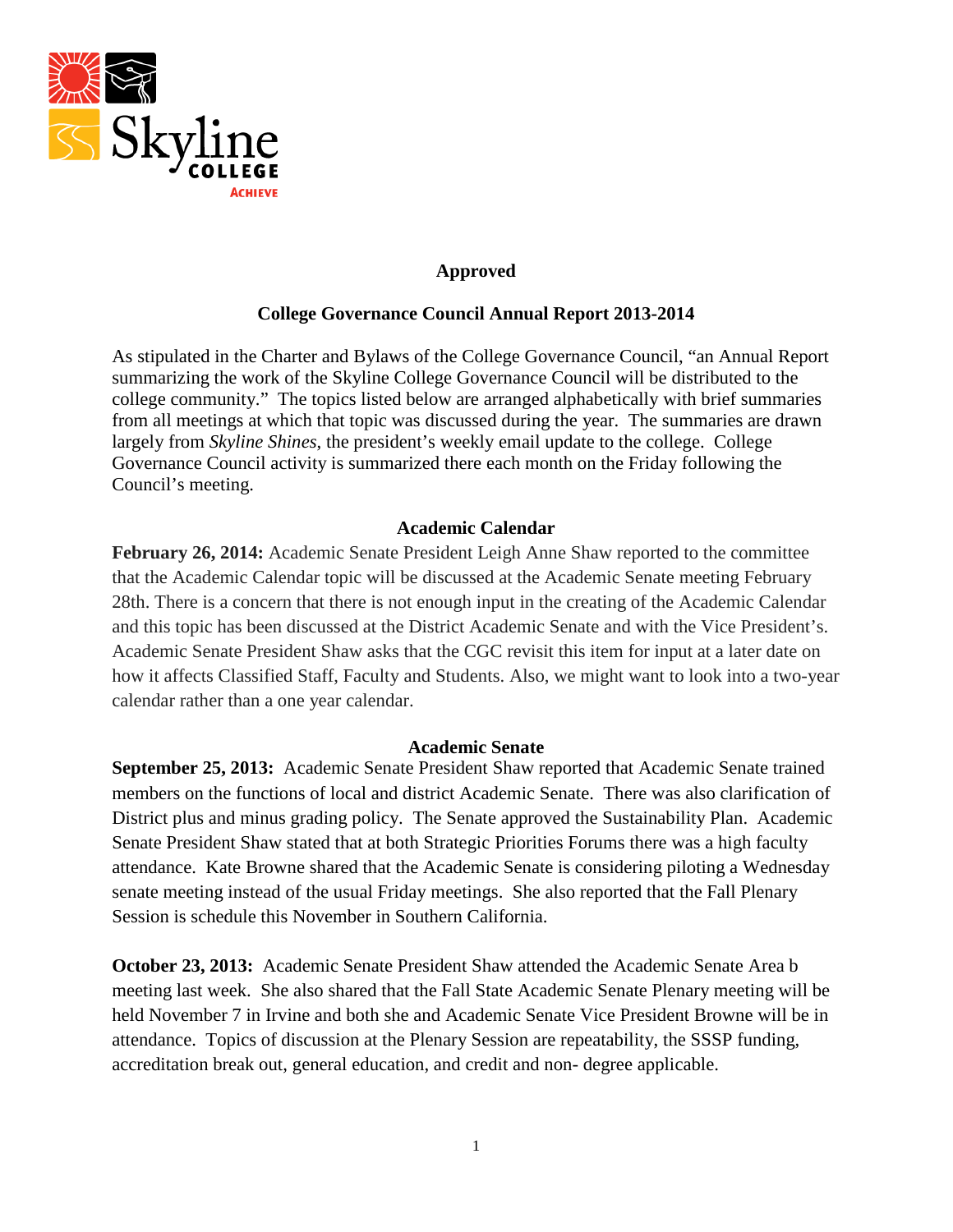

The Academic Senate is looking at revising some of the standing committees. Such as Professional Personnel, considering the focus and the original intent of the committee; Research Committee in light of the creation of IRB and to see if they should turn that committee into something focused on culture of inquiry.

The Senate is planning to review their constitution and bylaws for revisions. The District Academic Senate is working with the local senates to align their goals with the Board of Trustees goals. The District Curriculum Committee is discussion the idea of Community Colleges offering BA Degrees. Also being discussed is the minimum qualifications for cross listed courses and issues with repeatability regarding coop education.

Academic Senate President Shaw shared that the STOT training started last week. Diana Bennet and Peter Bruni is discussing having DEAC report to the Senate so they can stay more connected.

The Academic Senate is planning to nominate the ESTM Program for ASCCC Exemplary Program Award.

**January 22, 2014:** Academic Senate President Shaw reported that the first Academic Senate meeting will be held Friday, January 24<sup>th</sup>. The Academic Senate is trying to move away from Friday meetings due to low attendance. This semester they will be testing new days for the Senate meetings and will have made a decision by the Fall of the new meeting schedule.

The Academic Senate will be discussing making changes to the Professional Personnel Committee. They will be looking at the current charge and encouraging professionalism among colleagues. The committee would nominate faculty for state, senate and local awards.

This spring they will also be revisiting the Academic Senate bylaws which they will need to ratify. Academic Senate President Shaw mentioned that she is still looking for an office space for the Academic Senate. Possibly one office that both Academic Senate and Classified Senate can share for Shared Governance work could be considered. President Stanback Stroud indicated she would have concerns about one person having more than one office on the campus. During their term, would they be willing to move to the senate office? Dr. Stroud indicated that it would have to be thought through. In Academic Senate President Shaw's case, for example, at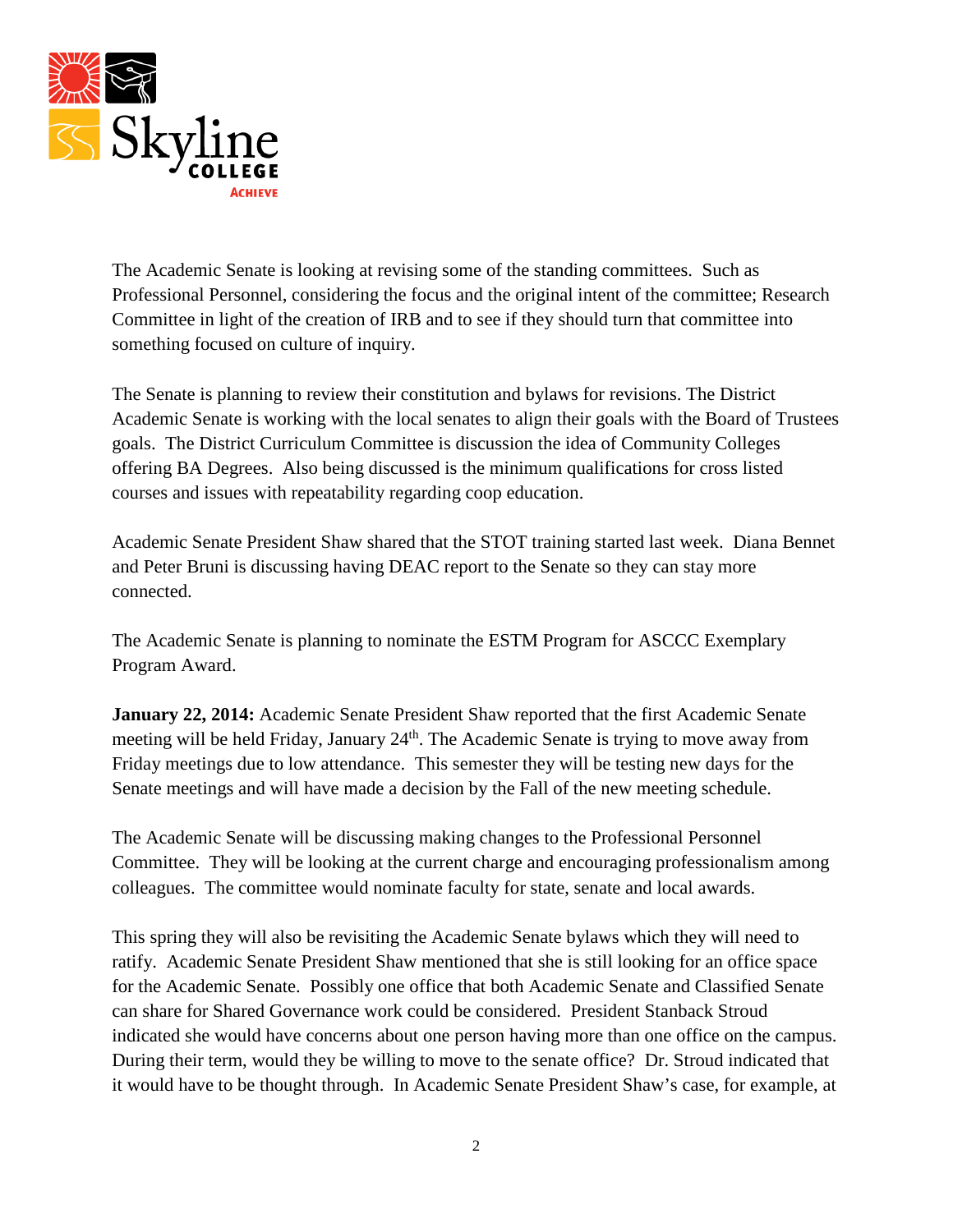

one time she was located in the learning center, also in the ELI and also in her faculty office and if there were a senate office, she would be located in that space as well. President Stroud indicated that she would discuss the issue in the CIP process.

Both Academic Senate President Shaw and Classified Senate President Allen will continue the conversation of planning a joint event with Academic Senate and Classified Senate. An idea that was suggested was a baseball game with one team from Instruction and the other from Student Services. After discussion and an indication that Administration would like to participate, and the idea of a Tailgate BBQ arranged by the Administrators was suggested. This could be a way to raise funds for scholarships.

**February 26, 2014:** Academic Senate President Shaw reported that at the District Strategic Council met February 10 and there was a discussion of Board Goals on how to gather data on single course takers or lifelong learners who don't complete an SEP. The Academic Senate is working on the faculty selection guidelines document and they are making progress at the District Academic Senate. They hope to complete the process this semester. They are also working with the Human Resources department. The local Academic Senate endorsed the transportation survey. An online survey link has been sent to all college employees and the students will receive a difference survey soon. The Professional Personnel Committee is changing their charge. The new charge is basically focusing on professional development and to nominate faculty for awards local, state and nationally. The Senate is has completed the revision to the constitution and the bylaws.

#### **Accreditation – Review Accreditation Quick Guide**

**September 25, 2013:** Dr. Perkins, Vice President of Instruction, shared with the CGC provided an update of the Accreditation Quick Guide. The document is the process of being produced and should be ready within a week. Each constituent group is encouraged to read the document to prepare for the visit. Four hundred copies will be available as well as an electronic version. The Accreditation Co-chairs, Dr. Perkins and Dr. Ulate, Dean of Planning research and Institutional Effectiveness will visit various groups and meetings to share the guide.

#### **Accreditation Update**

**October 23, 2013:** Dr. Perkins reported to the Council that the Accreditation Site Team arrived on campus Monday, October 21<sup>st</sup> and will be here through Thursday, October 24<sup>th</sup>. She gave a special thank you to Theresa Tentes for her work with the logistics during the team visit. Dr.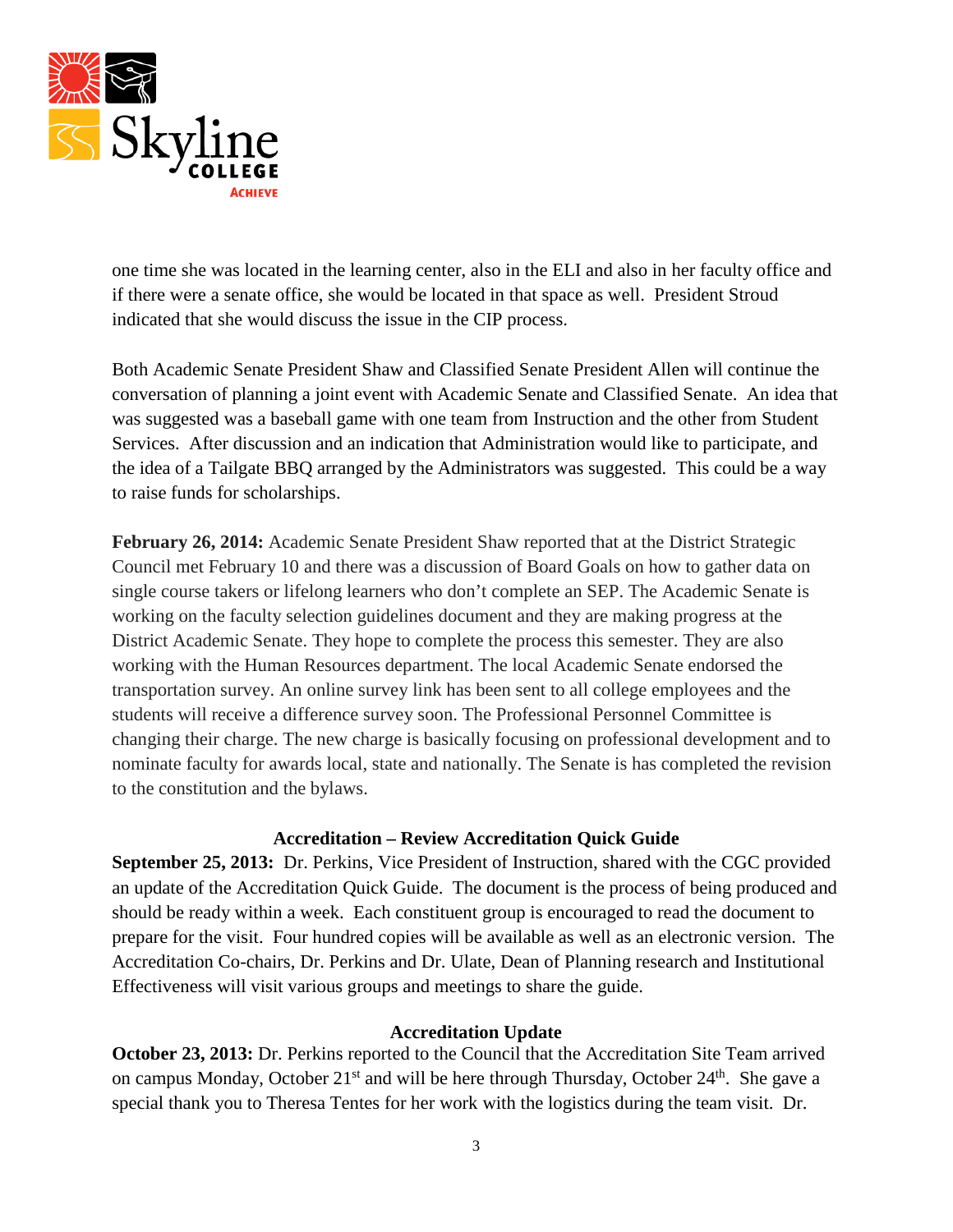

Perkins also thanked the Associated Students of Skyline College for their support at the CBC meeting, the Academic Senate for their support and to Vice President of Student Services Dr. Blake and her administrators, faculty and staff for their assistance.

Since the self-study Updated documents are posted on the Accreditation 2013 website along with the self-study and the quick guide.

Tomorrow, Thursday, October  $24<sup>th</sup>$  at 2 p.m. in building 4, first floor room 4180 the Accreditation Site Visit Exit Interview will be held. The interview will be streamed for viewing as well.

**January 22, 2014:** Currently there are no updates regarding the results of the ACCJC action on Skyline College's Accreditation visit. The ACCJC Board acted on January  $8<sup>th</sup>$  but at this time we are waiting to hear from them on their decision.

The ALO position here at Skyline College has shifted from the Vice President of Instruction to the Dean of Planning Research and Institutional Effectiveness, Dr. Ulate.

# **Associated Students of Skyline College**

**September 25, 2013:** Kayla Razavi, President of the Associated Students of Skyline College (ASSC) reported that at the ASSC recent meeting they have appointed 7 new Senators and looking forward to more members to join soon. Last Friday, September  $20<sup>th</sup>$  there was training for the 7 new Senators on their roles and responsibilities.

ASSC President Razavi as well as members of the ASSC will be attending the California Community Colleges Student Affairs Association and General Assembly Conferences. She also reported that she attended the district student council meeting where she met two candidates for the Board of Trustees.

Wednesday, November 6, the ASSC will be sponsoring an all college event on "Women Empowerment" on campus. ASSC President Razavi has invited Marlena Jackson and President Stanback Stroud to speak.

**October 23, 2013:** ASSC President Razavi shared with the Council some events that will be taking place. The Latin Heritage Month being was held Oct. 9t from 10am - 2pm. The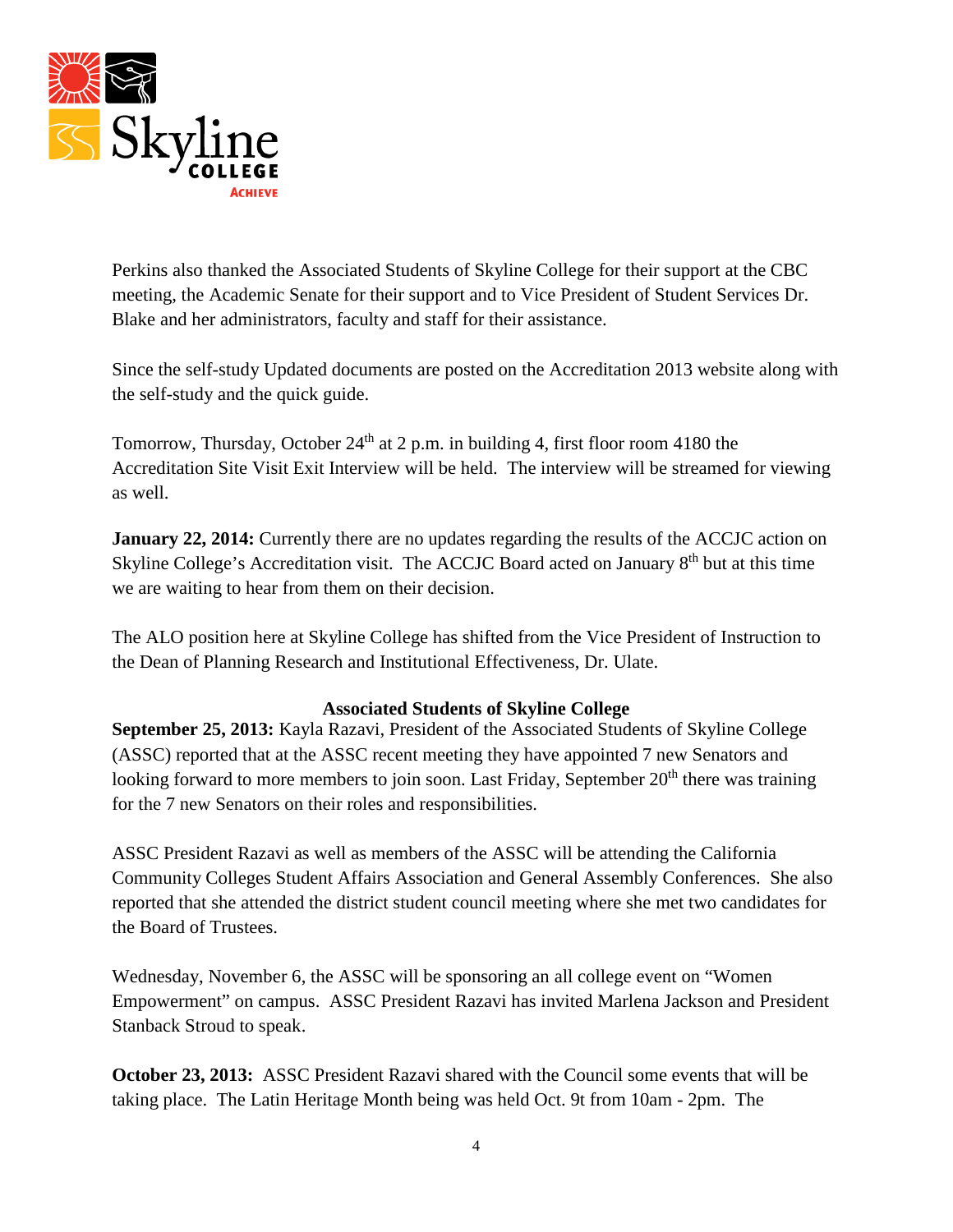

traditional card game Loteria will be played at the quad with the student body. The winner would get a gift card from the Bookstore. Latin food will be free for all those that stop by at the event. There would also be piñatas, one of for the children from the ECE and the other for the students.

The National coming out day event was held in the quad October  $11<sup>th</sup>$  from 9:00 a.m. to 2:00 p.m. Kayla will make a presentation to the Board of Trustees at the October 23<sup>rd</sup> meeting.

**January 22, 2014:** ASSC President Razavi reported that the ASSC just returned from a retreat. They discussed goals for the semester and what the ASSC would like to leave as their legacy.

On Thursday, January  $23^{\text{rd}}$  from 10:00 a.m.  $-1:00$  p.m. in the dining hall of building 6, there will be a Martin Luther King Jr. dream tree. This is for students to write their dreams and hang them on the tree. Members of the Council were invited to come and participate.

**February 26, 2014:** ASSC Vice President Sanchez reported to the CGC that there have been a few events for African American Heritage Month such as the panel on African Americans in the Sciences, the Dream Tree and the Spoken Word Competition which was held February 27<sup>th</sup>.

February 13th was National Condom Day and the Love Yourself, Love Your Culture – Day of Healing and finally a flash mob that brought awareness of the 1 billion women who are raped on Valentine's Day. The ASSC will be attending the LEGCON conference in Washington DC March 14-17.

# **Balanced ScoreCard**

**October 23, 2013:** Dr. Stanback Stroud reported on the Balance Scorecard. She stated that the data dictionaries were developed through the governance process and that the IPC committee did a lot of the work.

She encouraged the College Governance Council to use the PRIE website, [www.skylinecollege.edu/prie/](http://www.skylinecollege.edu/prie/) , to view the Balanced Scorecard.

#### **Balanced Score Card Goals and Strategies**

**September 25, 2013:** The CGC recommended that the Balance Scorecard Goals and Strategies be on a three year cycle.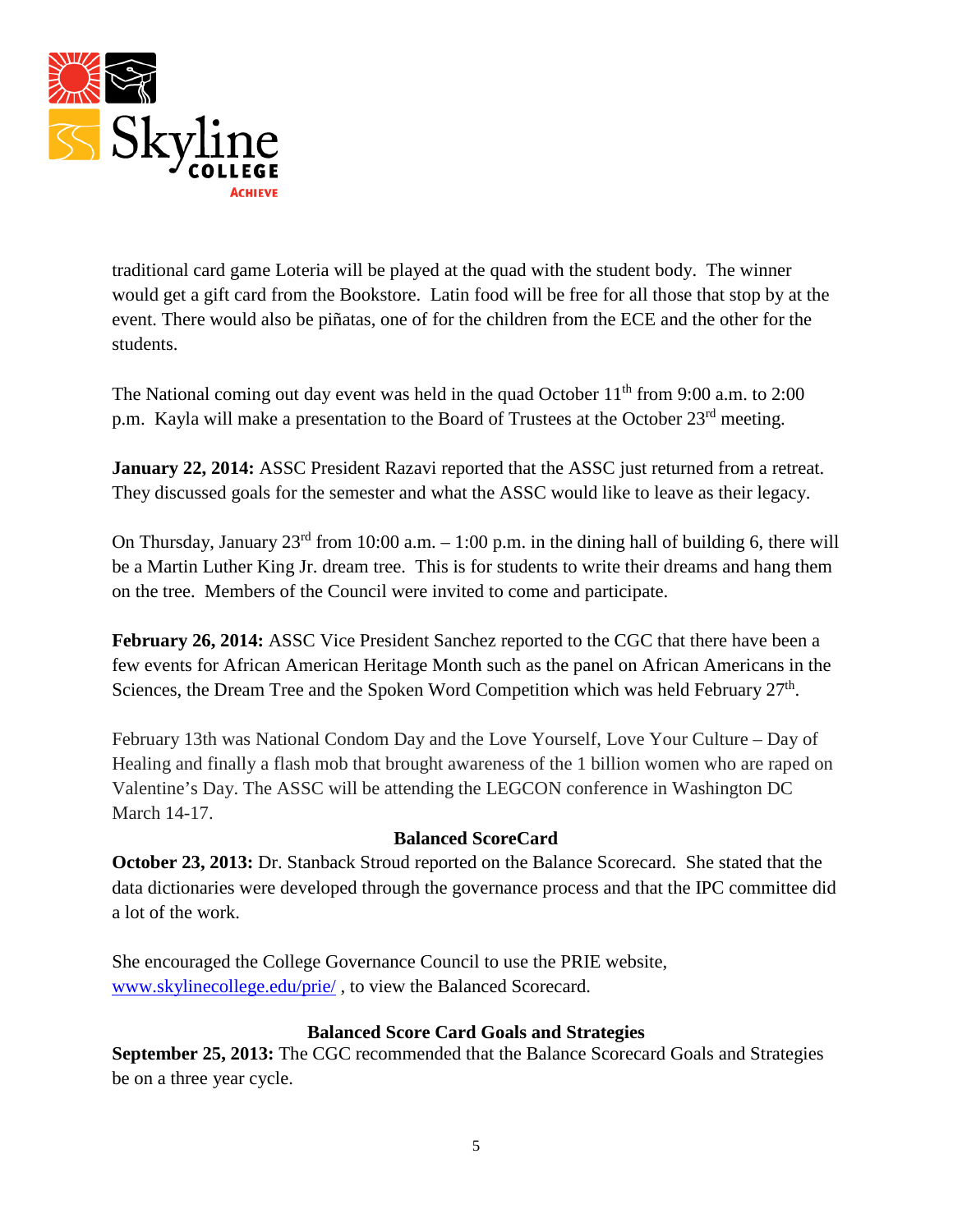

(M/S/U Kate Browne/Pricsilla Sanchez) The CGC unanimously supported the IPC recommendation that the Balance Scorecard Goals and Strategies be identified as three year goals.

# **Budget and Planning Calendar**

**September 25, 2013:** The IPC recommended that the integrated Planning and Budget calendar be labeled as a three year calendar. The CGC suggested not to change the calendar but to change the title to "Planning and Budget Calendar Cycle".

(M/S/U Leigh Anne Shaw/Kate Browne) The CGC unanimously voted to recommend the calendar with the removing the years and replacing it with Planning and Budget Cycle.

#### **Classified Senate**

**September 25, 2013:** Classified Senate President Allen met with the Accreditation Visiting Team Chair and Assistant September 5<sup>th</sup> in preparation for the site visit in October. Classified Senate Vice President Pat Tyler Chaired the Senate meeting September 5<sup>th</sup> in Linda's absence. At the September 5<sup>th</sup> meeting Ricardo Flores, Instructional Technologist made a presentation to the Senate and offered to give a tour and training of the CTTL. The Classified Senate Board is planning to be trained by Amory Cariadus on the Brown Act and Roberts Rules of Parliamentary procedure in order to be consistent with the way other organizations on campus are functioning. Pat Tyler has created a new logo for the Classified Senate. She is working with Cherie Napier to finalize the new logo. Linda Allen and Leigh Anne Shaw met to finalize the bylaws.

**October 23, 2013:** Classified Senate President Allen reported that the attendance at the October Classified Senate meeting was light due to many members attending the Accreditation Forum. She also reported of some upcoming calendar events for the Classified Senate. Beginning in early November the annual See's candy fundraiser will begin. The candy will arrive later in the month of November.

Linda is also working with Leigh Ann Shaw, President of Academice Senate, to organize an event for Classified and Faculty after the Accreditation Site Visit.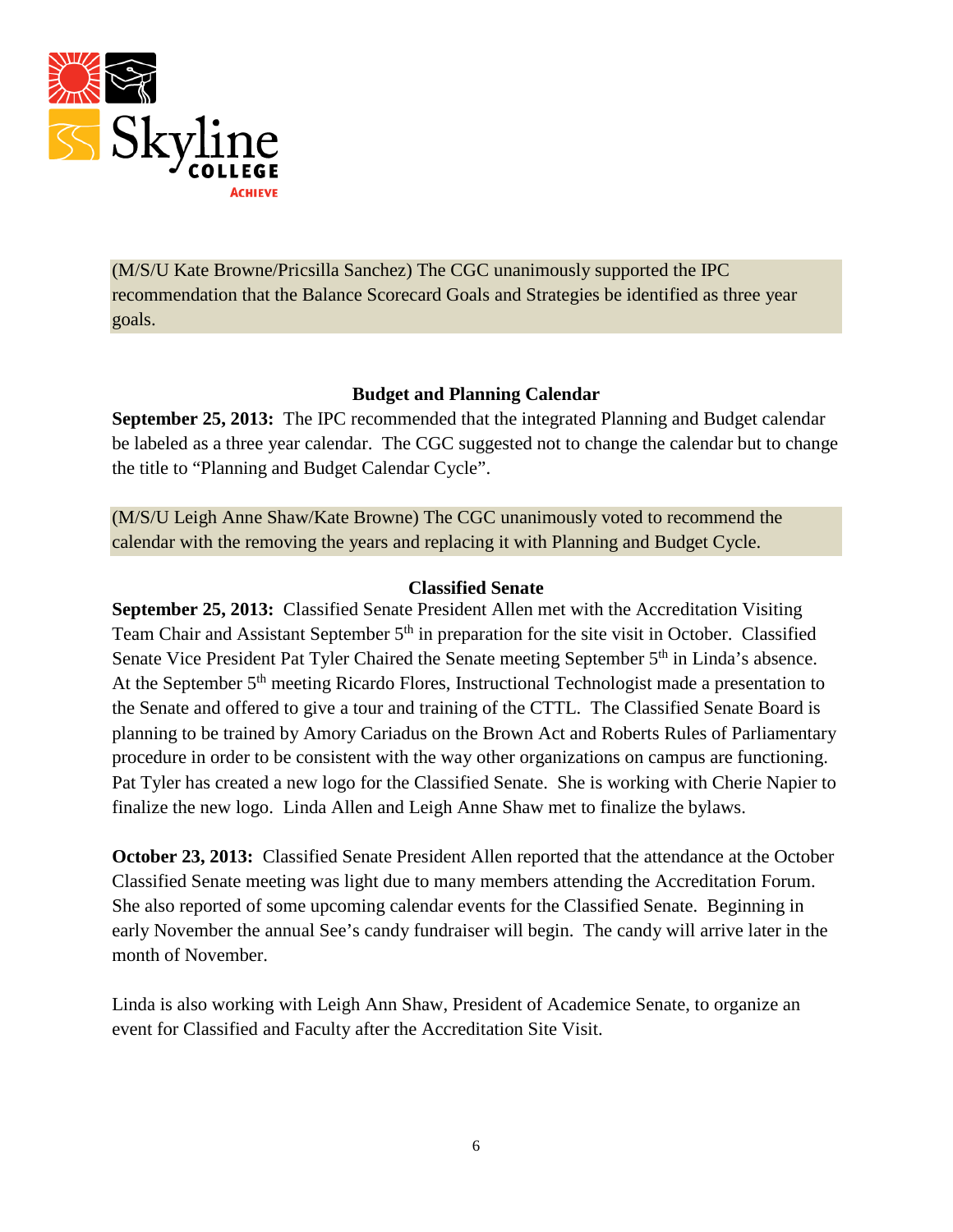

**January 22, 2014:** Classified Senate President Allen reported that on December 13, 2013 the first Annual Classified Social was held at Chevy's Restaurant in South San Francisco. About 20 Classified Staff attended the event.

The first Classified Senate Meeting was held January 9, 2014. They Classified Senate is still fine tuning their constitution and by-laws. Linda is working with Dr. Ulate's office to send the information out to the Classified Staff for review via email in order for all staff to vote.

She also shared that the Classified Senate is working with the MCPR department to create a new Classified Senate logo because the previously considered logo incorporated the college's logo which would not be consistent with the style-guide for displaying the college logo

**February 26, 2014:** Classified Senate Parliamentarian Kennya Ruiz reported on behalf of Classified Senate President Allen who was unable to attend the CGC meeting. The Classified Senate Constitution and Bylaws have been updated and approved both by the local and the State Senate level. Currently they are working with Deborah Joy on the Code of Ethics document.

Wednesday, March 5<sup>th</sup> the Classified Senate will be hosting a Classified Senate Breakfast in the Hosting Gallery in building 4 from 9-10 a.m.

# **Classified Employee of the Year**

January 22, 2014: President Stroud announced that each year the Board of Governors selects 6 Classified Employees across the state to be recognized as the Classified Employee of the Year. Each district of all the Community Colleges is invited to nominate one person to the Board of. In the past years, the SMCCCD has had two Classified Staff selected by the Board of Governors as Classified Employee of the year, one of which was Barbara Daley of Skyline College.

The Deadline to submit your nomination is February  $10<sup>th</sup>$  at 12 noon to Theresa Tentes. At the February 26 board meeting the San Mateo County Community College District Board of Trustees will select the Classified Employee that will represent our district.

The College Governance Council decided that if there is more than one nomination from Skyline College the Council will have a special meeting to select the college nominee. If there is only one nomination submitted to the council, the council will not meet but will vote by email.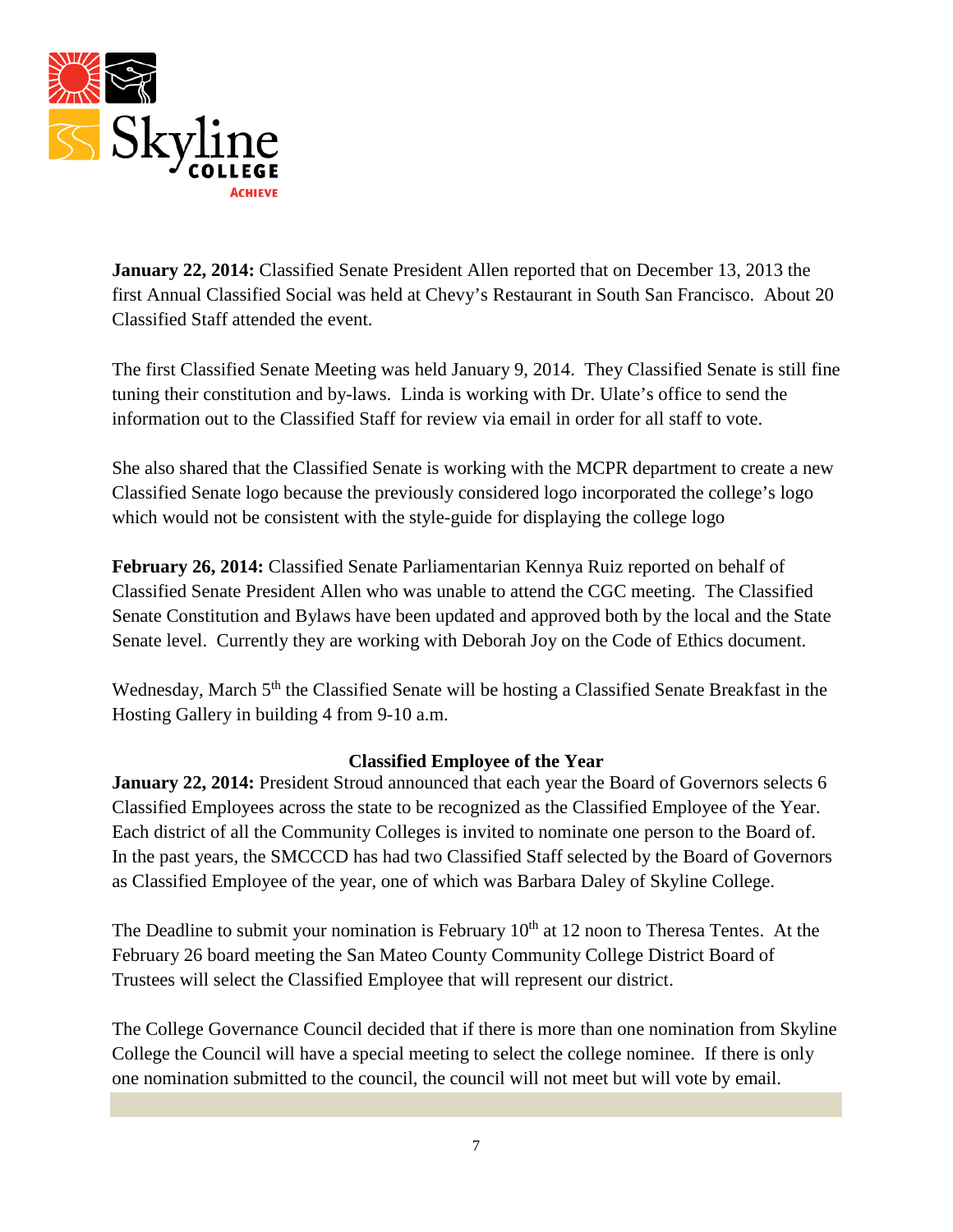

### (M/S/U Kate Browne/Pat Tyler)

If there is more than one nomination from Skyline College the Council will have a special meeting to select the college nominee. If there is only one nomination submitted to the council, the council will not meet but will vote by email.

Unanimously

### **Commendation on Sustainability Work**

**October 23, 2013:** Dr. Stroud gave commendations to the team who worked on the Sustainability Plan. The Sustainability Plan for Skyline College a model that will be used. The plan show the impact of the colleges Mission Vision Values statement. Dr. Stroud read the certificate of commendation and presented one to each of the following attendees:

| Carina Anttila-Suarez  | Jennifer Mair   |
|------------------------|-----------------|
| Sabrina Lawrence-Gomez | Regina Morrison |
| Aaron Wilcher          | Kevin Chak      |
| Ray Hernandez          | Pat Tyler       |

# **Comprehensive Diversity Framework**

**September 25, 2013:** President Stanback Stroud reported that the SEEED Committee is finalizing the Comprehensive Diversity Framework. The Institutional Planning Council will consider it for recommendation at the October meeting. It is anticipated that the College Governance Council will receive it for action at the October meeting when the Accreditation Site Team is with us.

**October 23, 2013:** In the past 2  $\frac{1}{2}$  years faculty and staff did some great work with the Comprehensive Diversity Framework. The framework came from the District Strategic Plan. Skyline College took the lead to model the framework and the other colleges will be able to use to model as well.

Faculty and Staff completed some sophisticated research and held a retreat to create an action agenda plan.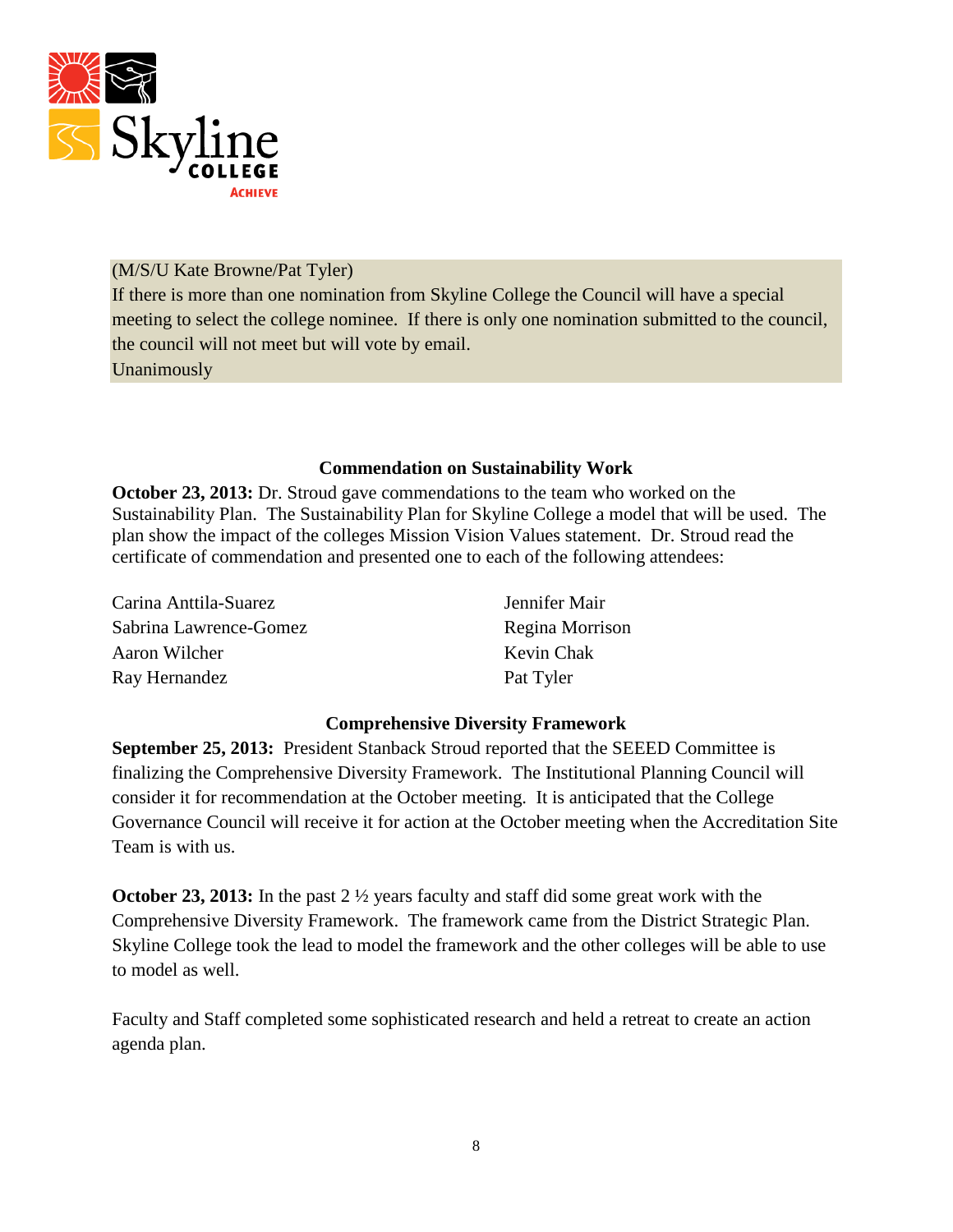

Classified Senate Vice President Pat Tyler was impressed and proud of the work. Academic Senate President Shaw attended the Area B Senate meeting and mentioned to the State Academic Senate President the Comprehensive Diversity Framework and she the President wanted to learn more about it.

The Center for Transformative Teaching and Learning came out of the framework. The framework addressed the student needs but also the needs of our own professional development.

Dr. Perkins remarked that the framework is a positive work articulating who we are. The framework is really important for the college. Congratulations to the campus through our participatory group.

(M/S/U Pat Tyler/Leigh Anne Shaw) The CGC approved to recommend the Comprehensive Diversity Framework as the framework for Skyline College. Unanimously

# **E-Cigarettes – On Campus**

**February 26, 2014:** The College Governance Council discussed the implications of the increasing popularity and use of E-Cigarettes on campus. Current policies may need to be clarified and updated to decrease students' perception that the policy only applies to tobacco/paper cigarettes. Academic Senate President Leigh Anne Shaw reported that faculty witnessing students use E-cigarettes throughout the campus and in classrooms. Additionally, because E-cigarettes can be filled with tobacco, oils and other substances, faculty have witnessed smells other than tobacco and including that of marijuana emanating from the cigarettes. President Stroud suggested that we work with the Public Safety Department regarding those that use the E-Cigarettes with prescription for legal substances and to bring awareness to the campus of the no smoking policy. Currently there is research being done with E-Cigarettes regarding the harm to the smoker and/or to those who inhale the second hand smoke. Dr. Stroud suggested that this topic should be forwarded to the Health & Safety Committee, Health Services, Respiratory Therapy Department and Public Safety.

# **Educational Master Plan**

**September 25, 2013:** Dr. Stanback Stroud reported that though the Educational Master Plan has been approved by the Board of Trustees, recommended by IPC and considered by College Council, we were not able to identify the meeting where an actual vote to recommend the plan for approval was taken.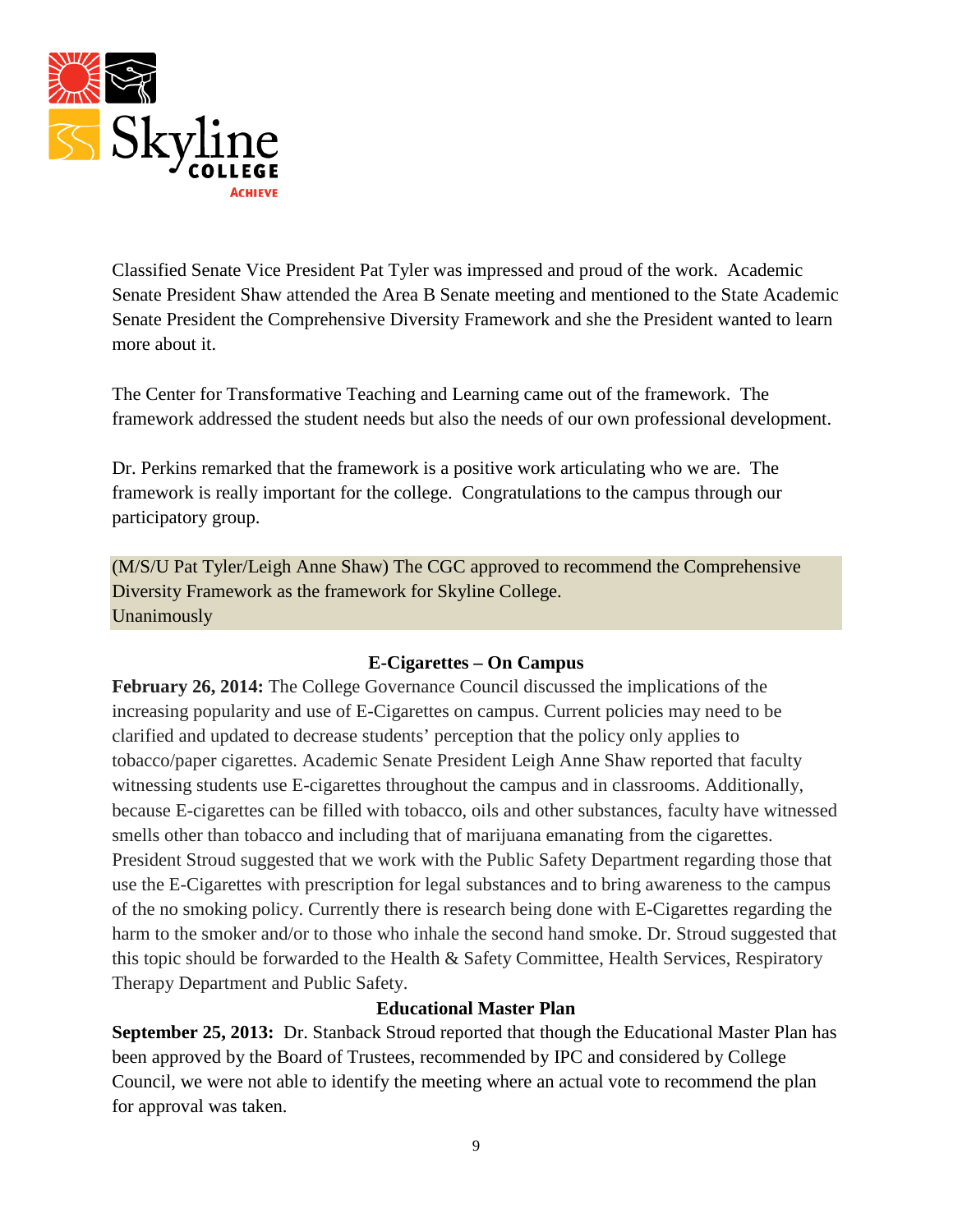

(M/S/U Joi Blake/Kayla Razavi) The CGC approved unanimously to recommend the Educational Master Plan to the President for adoption.

#### **Human Resource Plan**

**September 25, 2013:** The Human Resources Plan emerged from the integrated planning process (consideration of Board Goals, District Strategic Plan goals, College goals, community needs assessment results, multiple plans such as the technology plan, educational master plan, unit reviews, program reviews and administrative leadership unit reviews) and was considered by the Staffing for Student Success Taskforce in Spring 2013. In May 2013, the taskforce made a recommendation the Institutional Planning Council (IPC). Last week, IPC voted to recommend the Human Resource Plan to the College Governance Council.

Members of CGC discussed the need to provide a mid-point update/evaluation on the implementation of the Human Resource Plan. Leigh Anne Shaw commended President Stanback Stroud on the concept of the forums and encourages more forums in the future to update information.

The forums were designed to provide broader communication before CGC considered whether to recommend the plan for adoption.

(M/S/U Sarah Perkins/Pricsilla Sanchez) The CGC unanimously supported the IPC Human Resource Plan recommendation.

# **Middle college**

**January 22, 2014:** In response to Academic Senate President Shaw's question about the Director of Middle College, President Stroud affirmed that Skyline College has reengaged in the development of the Middle College. The board members have been very clear in their interest in the development of a program such as the ones at Cañada College and the College of San Mateo. It is anticipated that it will take a yearlong planning process to launch the program and have students enrolled. An interim director will be appointed to develop the program. The executive leadership of the college will meet with Superintendents and Principles from the high school districts that we serve next week. The Skyline College Middle College planning will take approximately one year. The plan is to start the Middle College Fall 2015. The planning of the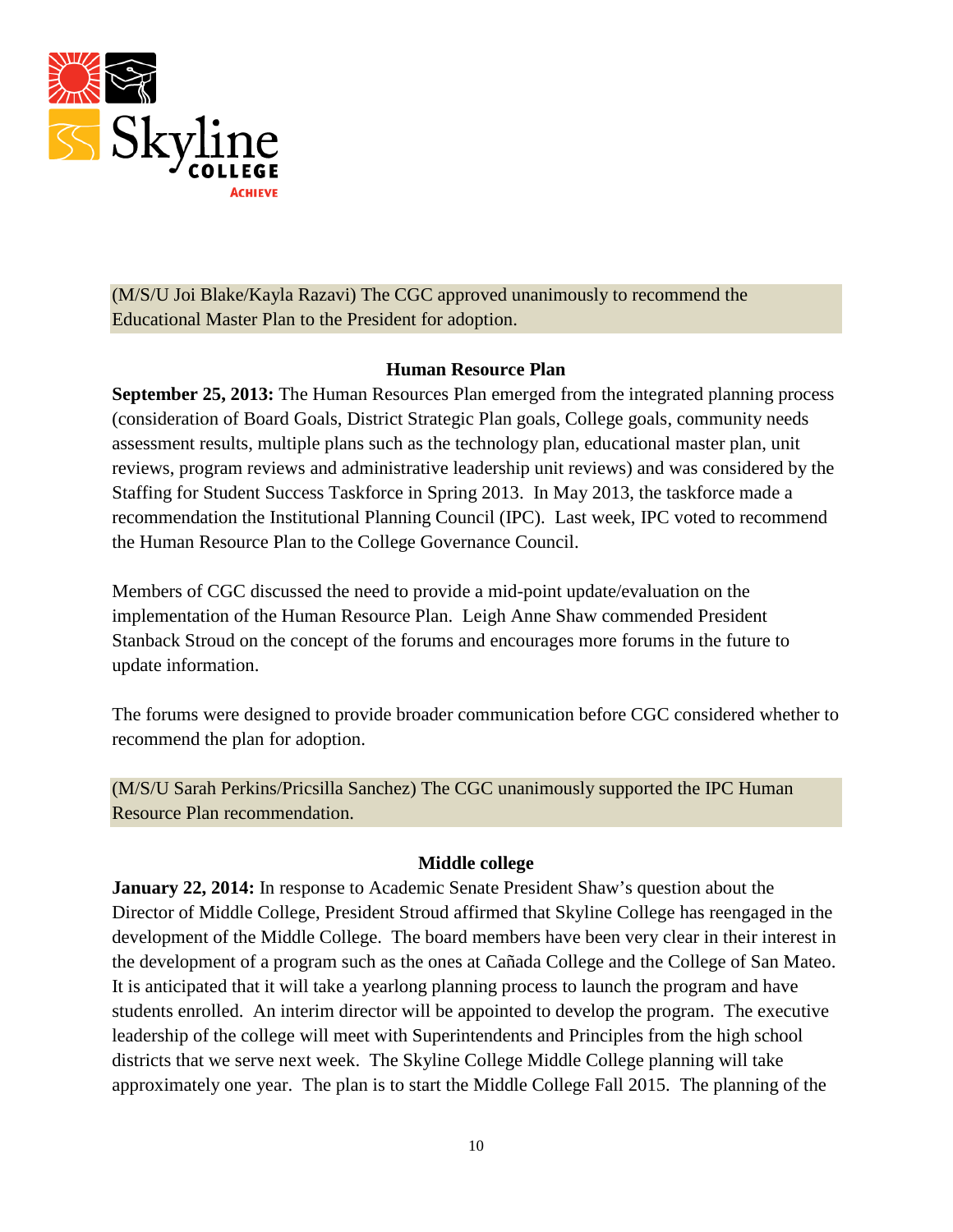

Middle College will build on some of the work that has already been completed with the High School Principals but was abruptly halted due to budget cuts. Dr. Ray Jones will be appointed as the Interim Director of the Middle College.

#### **MOT Selection Process**

**January 22, 2014:** Academic Senate President Shaw shared with the Council that the Museum of Tolerance opportunity is now available to all employees. She wanted to ask the Classified Senate how they will be selecting the Classified Staff who will attend this year. In the past there was a waitlist created for those wanting to attend but were unable to due to budget cuts. This year the Academic Senate and Classified Senate each can choose two people to attend and the College President can select one administrator. It was decided that both the Academic Senate and Classified Senate will review the waitlist from 2008 and work from there to make their selection for the 2014 MOT trip. Regina will check to see if there is a way that the student leaders of the ASSC can attend the MOT trip.

#### **President's Innovation Fund**

January 22, 2014: President Stroud reminded the Council that the President's Innovation Fund application is available on the Skyline College website. The President's Council is interested in funding projects that are innovated and are new. The deadline for submission of the applications is Monday, April 7<sup>th</sup> to Theresa Tentes in the President's Office. Theresa will be updating the website so that the application is easier to locate.

#### **Promise Advisory Committee**

**January 22, 2014:** President Stroud reported that she recently met with the SMCCC Foundation Director Stephani Scott regarding ways the college enhance its fundraising abilities, maximize the giving culture here at the college and raise resources for the Skyline Promise.

Stephani discussed the issues with the Skyline College Cabinet members. She suggested that the college form a Promise Advisory Committee that would provide advice on enhancing our ability to raise resources so we as a college may further support students and programs. Without opposition, the group supported the formation of the advisory committee. President Stroud will work with the constituent groups to appoint members to the committee. Once the committee is formed Stephani Scott has committed to supporting our efforts to staff and launch the committee.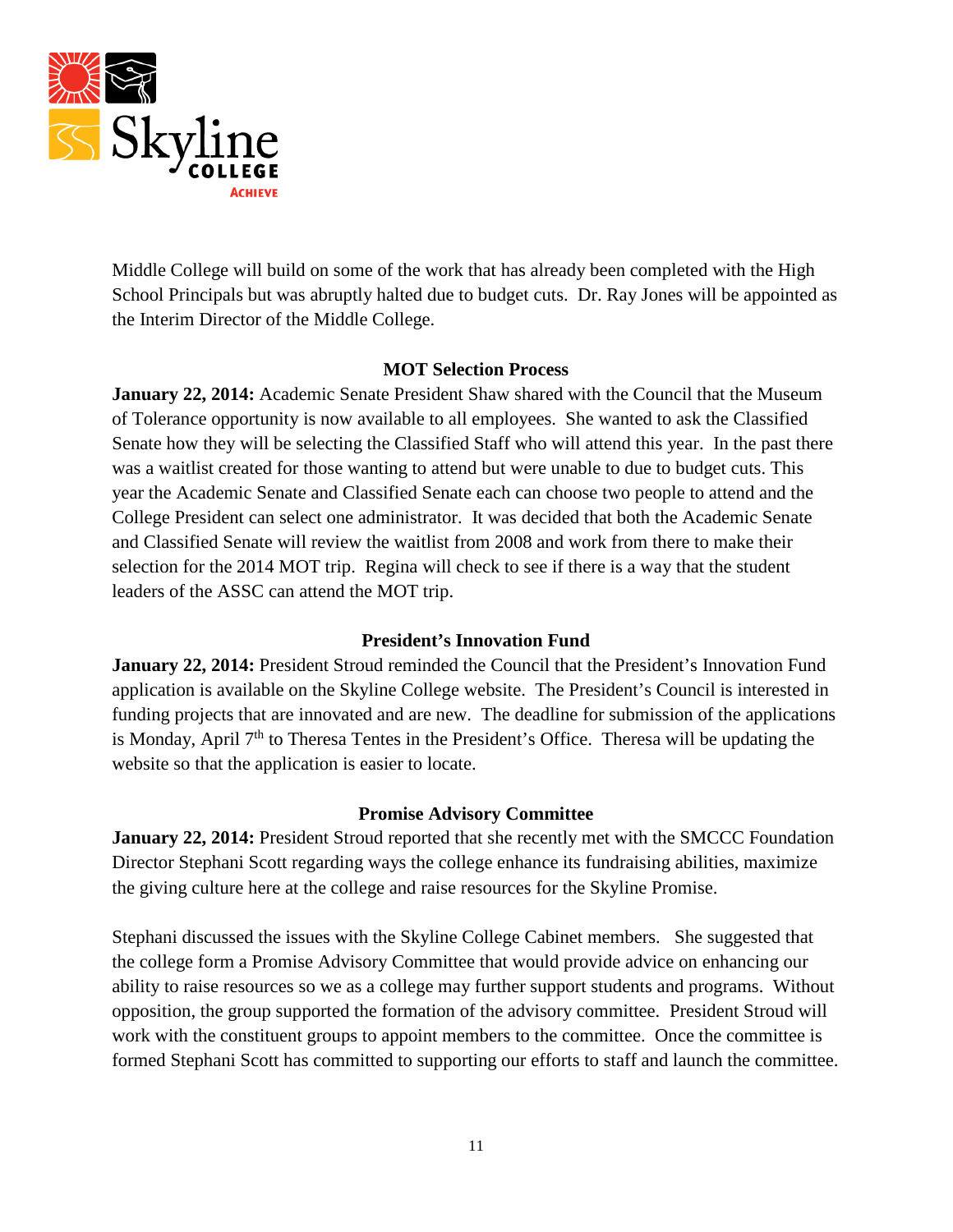

# **Revised Delineation of Function Map**

**September 25, 2013:** The College Governance Council supported the revised Delineation of Function Map.

(M/S/U Joi Blake/Linda Allen) The CGC approved the Revised Delineation of Function Map. Dr. Perkins will contact Jing Luan regarding posting the new document.

### **Skyline Shines Award**

**January 22, 2014:** President Stroud asked the council to review the process for how the Skyline Shines Award recipients are selected and to be prepared to make suggestions on the change of the process if desired. The College Governance Council chooses the internal recipient and the President's Council chooses the community recipient. The criteria will be reviewed and updated by the Council and discussed at the February meeting.

**February 26, 2014:** President Stroud asked the committee to review the criteria that has been used in past years for the Skyline Shines Award nominations. The awardees are those that live up to the Skyline College Campus values. The awards are given to two groups, one to an individual or group from our Skyline College Campus and the second is given to an individual or group from the community. The campus award is selected by the CGC committee and the community award is selected by the President's Council. After discussion, it was moved to approve the evaluation criteria without any changes.

(M/S/U Pricsilla Sanchez/ Leigh Anne Shaw) Approved the evaluation criteria without changes.

# **Sky Talks**

February 26, 2014: ASSC Vice President Sanchez shared with the committee an idea named "SkyTalks". It is similar to the Ted Talks format and it will have a series of talks about majors, careers, etc. It will give the students better exposure to majors and careers. The SkyTalks will be recorded to use as reference materials so that students can view the talks in the future. The idea is to hold the event close to "Welcome Week" in August or new "Extreme Saturday".It was recommended and encouraged for the students to work with Dr. Angelica Garcia, Dean of Counseling. Also this would be a great idea for a PIF project and suggested that Pricsilla work with faculty and/or staff to apply for a PIF project.